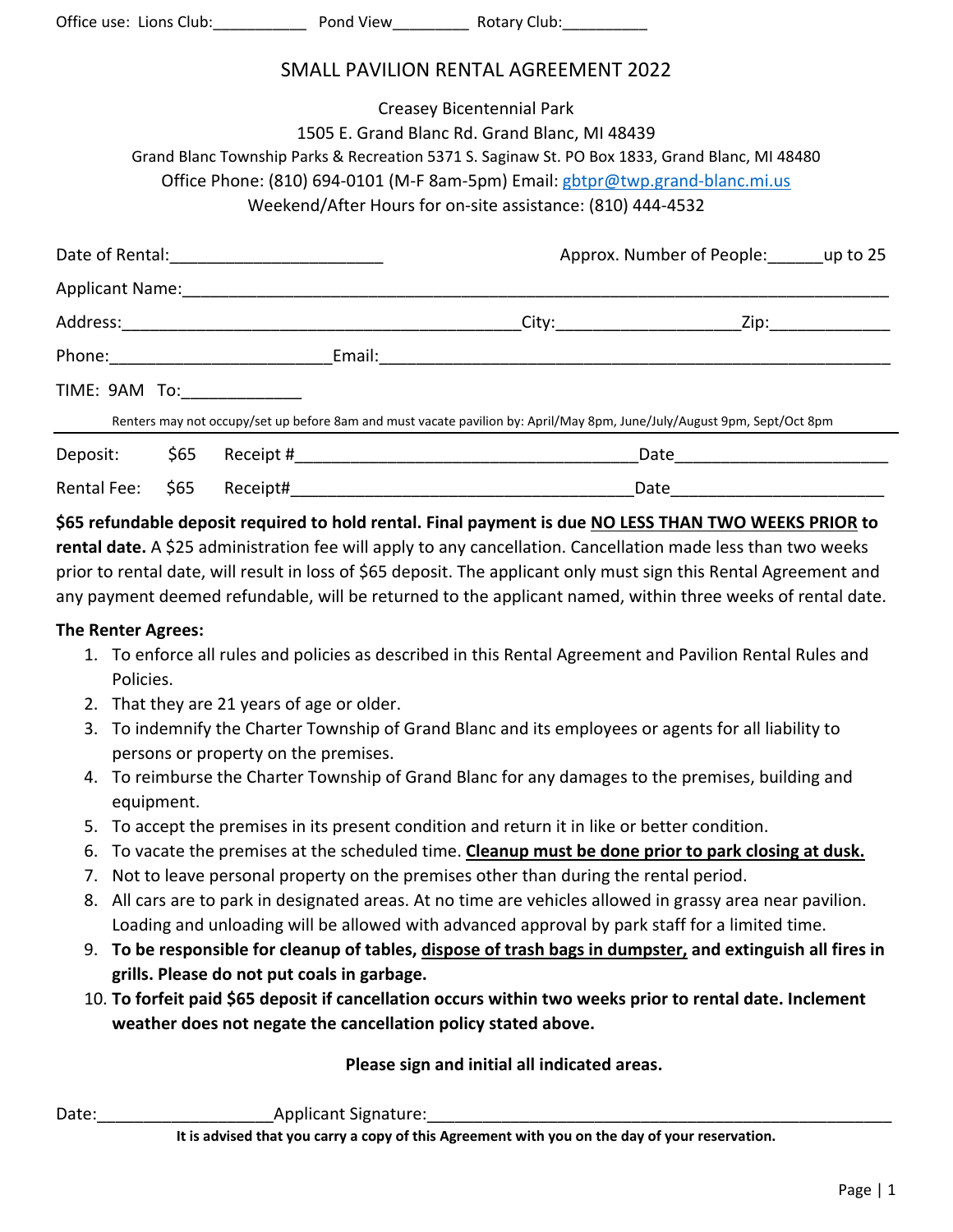# **PAVILION RENTAL AGREEMENT**

### **(If alcohol will be served)**

Between the Charter Township of Grand Blanc Parks and Recreation and

(print your first & last name)

regarding the rental for personal use of a Small Pavilion at Creasey Bicentennial Park.

- A. When alcoholic beverages are served, the renter shall provide a copy of homeowner's insurance certificate naming the Charter Township of Grand Blanc as an additional insured. Renter agrees that alcoholic beverages my only be consumed by persons over the age of 21.
- B. The Charter Township of Grand Blanc shall not be liable for any personal injury or property damage occurring on the premises or to any persons therein and renter agrees to indemnify and hold harmless the Charter Township of Grand Blanc, its employees and agents from any loss or claims arising from the rental of Township property or the use of Creasy Bicentennial Park.
- C. Renter shall be responsible for any repairs or replacement of the premises or property thereon necessitated by any damages caused.
- D. The Charter Township of Grand Blanc shall not be liable in any manner for any loss, injury, or damage incurred by lessee from acts of theft, burglary, or vandalism committed by either identified or unidentified persons.
- E. Alcoholic beverages must be contained to the immediate pavilion area. Alcohol cannot be sold on the premises and may only be served only to persons over the age of 21.

| Lessee Signature |  |  |
|------------------|--|--|
| Today's Date     |  |  |

INITIAL HERE IF ALCOHOL WILL NOT BE SERVED\_\_\_\_\_\_\_\_\_\_